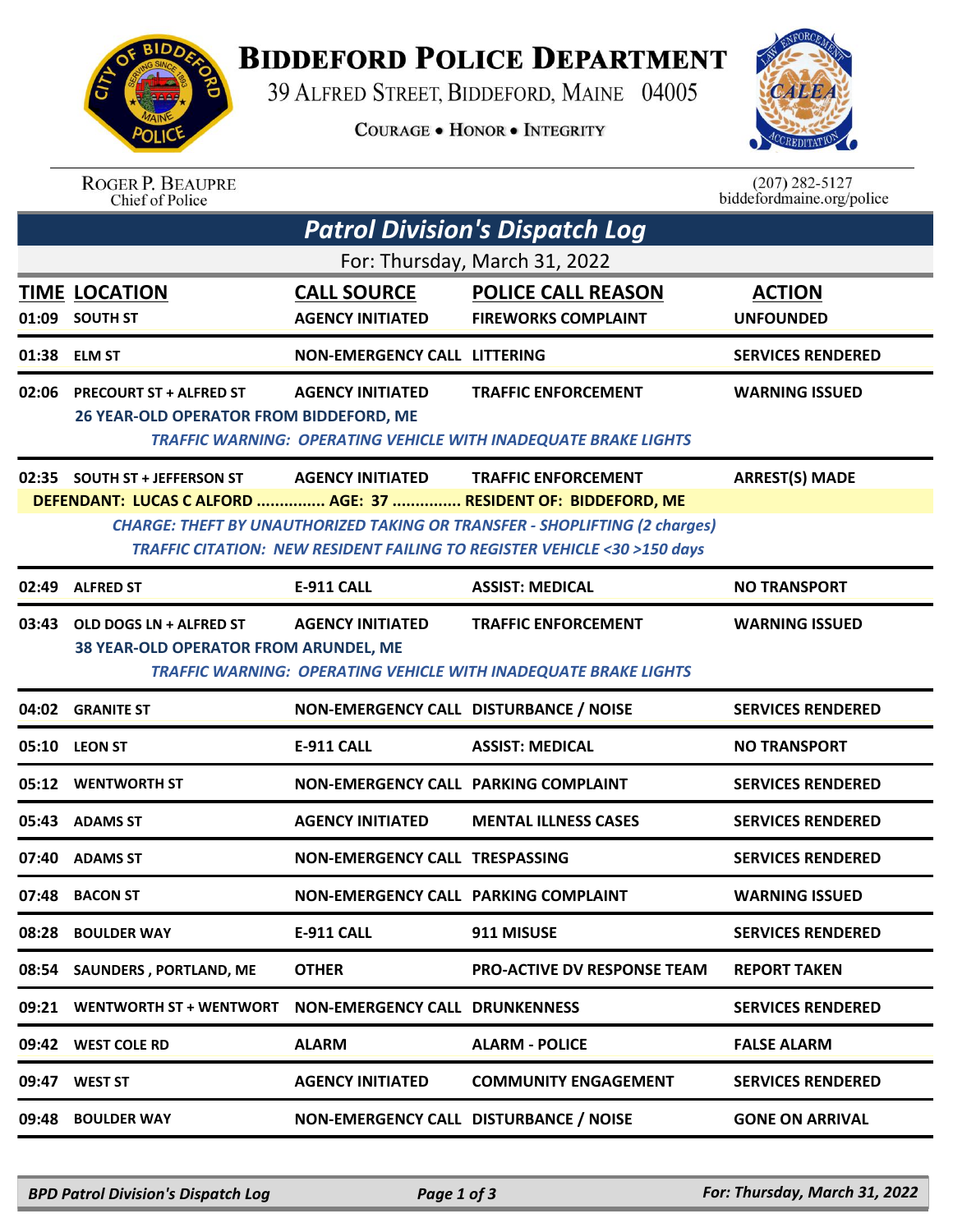|                                                                                                                                   | <b>TIME LOCATION</b><br>09:54 ALFRED ST | <b>CALL SOURCE</b>                          | <b>POLICE CALL REASON</b><br>NON-EMERGENCY CALL VEHICLE CRASH - POLICE ONLY | <b>ACTION</b><br><b>SERVICES RENDERED</b> |  |  |  |
|-----------------------------------------------------------------------------------------------------------------------------------|-----------------------------------------|---------------------------------------------|-----------------------------------------------------------------------------|-------------------------------------------|--|--|--|
|                                                                                                                                   | 10:04 HILL ST                           | <b>AGENCY INITIATED</b>                     | <b>COMMUNITY ENGAGEMENT</b>                                                 | <b>SERVICES RENDERED</b>                  |  |  |  |
|                                                                                                                                   | <b>11:05 MAIN ST</b>                    | <b>AGENCY INITIATED</b>                     | <b>COMMUNITY ENGAGEMENT</b>                                                 | <b>NO VIOLATION</b>                       |  |  |  |
| 11:33                                                                                                                             | <b>BIDDEFORD GATEWAY CTR</b>            | <b>WALK-IN AT STATION</b>                   | <b>BURGLARY OF A MOTOR VEHICLE</b>                                          | <b>REPORT TAKEN</b>                       |  |  |  |
|                                                                                                                                   | 11:33 ALFRED ST                         | <b>E-911 CALL</b>                           | <b>ALL OTHER</b>                                                            | <b>NO ACTION REQUIRED</b>                 |  |  |  |
|                                                                                                                                   | 11:48 ALFRED ST                         | <b>E-911 CALL</b>                           | 911 MISUSE                                                                  | <b>SERVICES RENDERED</b>                  |  |  |  |
|                                                                                                                                   | 12:24 BIRCH ST                          | <b>NON-EMERGENCY CALL TRESPASSING</b>       |                                                                             | <b>REPORT TAKEN</b>                       |  |  |  |
| 12:27                                                                                                                             | <b>MAIN ST</b>                          | <b>NON-EMERGENCY CALL ASSAULT</b>           |                                                                             | <b>UNFOUNDED</b>                          |  |  |  |
| 12:29                                                                                                                             | <b>MAIN ST</b>                          | <b>NON-EMERGENCY CALL CHECK WELFARE</b>     |                                                                             | <b>NEGATIVE CONTACT</b>                   |  |  |  |
| 12:50                                                                                                                             | <b>MAPLEWOOD AVE</b>                    | <b>AGENCY INITIATED</b>                     | <b>ASSAULT</b>                                                              | <b>REPORT TAKEN</b>                       |  |  |  |
| 13:08                                                                                                                             | <b>ELM ST</b>                           |                                             | NON-EMERGENCY CALL RECOVERED STOLEN PROPERTY                                | <b>REPORT TAKEN</b>                       |  |  |  |
|                                                                                                                                   | 13:20 FORTUNES ROCKS RD                 | <b>AGENCY INITIATED</b>                     | <b>COMMUNITY ENGAGEMENT</b>                                                 | <b>NO VIOLATION</b>                       |  |  |  |
| 13:27                                                                                                                             | <b>BEACH HOUSE LN</b>                   | <b>AGENCY INITIATED</b>                     | <b>COMMUNITY ENGAGEMENT</b>                                                 | <b>NO VIOLATION</b>                       |  |  |  |
| 13:27                                                                                                                             | <b>RUGBY ST</b>                         | <b>NON-EMERGENCY CALL ASSIST CITIZEN</b>    |                                                                             | <b>NEGATIVE CONTACT</b>                   |  |  |  |
| 13:42                                                                                                                             | <b>BIRCH ST + SUMMER ST</b>             |                                             | NON-EMERGENCY CALL ARTICLES LOST/FOUND                                      | <b>REPORT TAKEN</b>                       |  |  |  |
| 14:08                                                                                                                             | <b>ALFRED ST</b>                        | <b>AGENCY INITIATED</b>                     | <b>FRAUD / SCAM</b>                                                         | <b>REPORT TAKEN</b>                       |  |  |  |
| 14:13                                                                                                                             | <b>QUIMBY ST</b>                        | NON-EMERGENCY CALL ASSIST OTHER AGENCY      |                                                                             | <b>NEGATIVE CONTACT</b>                   |  |  |  |
|                                                                                                                                   | 14:36 HILL ST + COTTAGE ST              | <b>NON-EMERGENCY CALL CRIMINAL MISCHIEF</b> |                                                                             | <b>REPORT TAKEN</b>                       |  |  |  |
|                                                                                                                                   | <b>14:52 MAIN ST</b>                    | <b>NON-EMERGENCY CALL CRIMINAL MISCHIEF</b> |                                                                             | <b>REPORT TAKEN</b>                       |  |  |  |
|                                                                                                                                   | 15:01 YORK ST                           | <b>AGENCY INITIATED</b>                     | <b>COMMUNITY ENGAGEMENT</b>                                                 | <b>SERVICES RENDERED</b>                  |  |  |  |
|                                                                                                                                   | 15:10 SOUTH ST                          | <b>NON-EMERGENCY CALL VIN VERIFICATION</b>  |                                                                             | <b>SERVICES RENDERED</b>                  |  |  |  |
|                                                                                                                                   | 15:40 ELM ST                            | <b>AGENCY INITIATED</b>                     | <b>OUT FOR FOLLOW UP</b>                                                    | <b>SERVICES RENDERED</b>                  |  |  |  |
|                                                                                                                                   | 15:43 MAPLEWOOD AVE                     | <b>AGENCY INITIATED</b>                     | <b>ASSAULT</b>                                                              | <b>REPORT TAKEN</b>                       |  |  |  |
|                                                                                                                                   | 15:46 FALL ST                           | <b>AGENCY INITIATED</b>                     | <b>OUT FOR FOLLOW UP</b>                                                    | <b>SERVICES RENDERED</b>                  |  |  |  |
|                                                                                                                                   | 15:51 GRAHAM ST                         | <b>NON-EMERGENCY CALL ASSAULT</b>           |                                                                             | <b>REPORT TAKEN</b>                       |  |  |  |
|                                                                                                                                   | 16:02 POMERLEAU ST                      | <b>NON-EMERGENCY CALL ALARM - POLICE</b>    |                                                                             | <b>FALSE ALARM</b>                        |  |  |  |
|                                                                                                                                   | 16:15 MAIN ST + ADAMS ST                | <b>NON-EMERGENCY CALL CHECK WELFARE</b>     |                                                                             | <b>REPORT TAKEN</b>                       |  |  |  |
|                                                                                                                                   | 16:22 BRADBURY ST                       | NON-EMERGENCY CALL WARRANT ARREST           |                                                                             | <b>ARREST(S) MADE</b>                     |  |  |  |
| DEFENDANT: JUVENILE - A  AGE: 12  RESIDENT OF: BIDDEFORD, ME<br><b>CHARGE: UNLAWFUL SEXUAL TOUCHING</b><br><b>CHARGE: ASSAULT</b> |                                         |                                             |                                                                             |                                           |  |  |  |